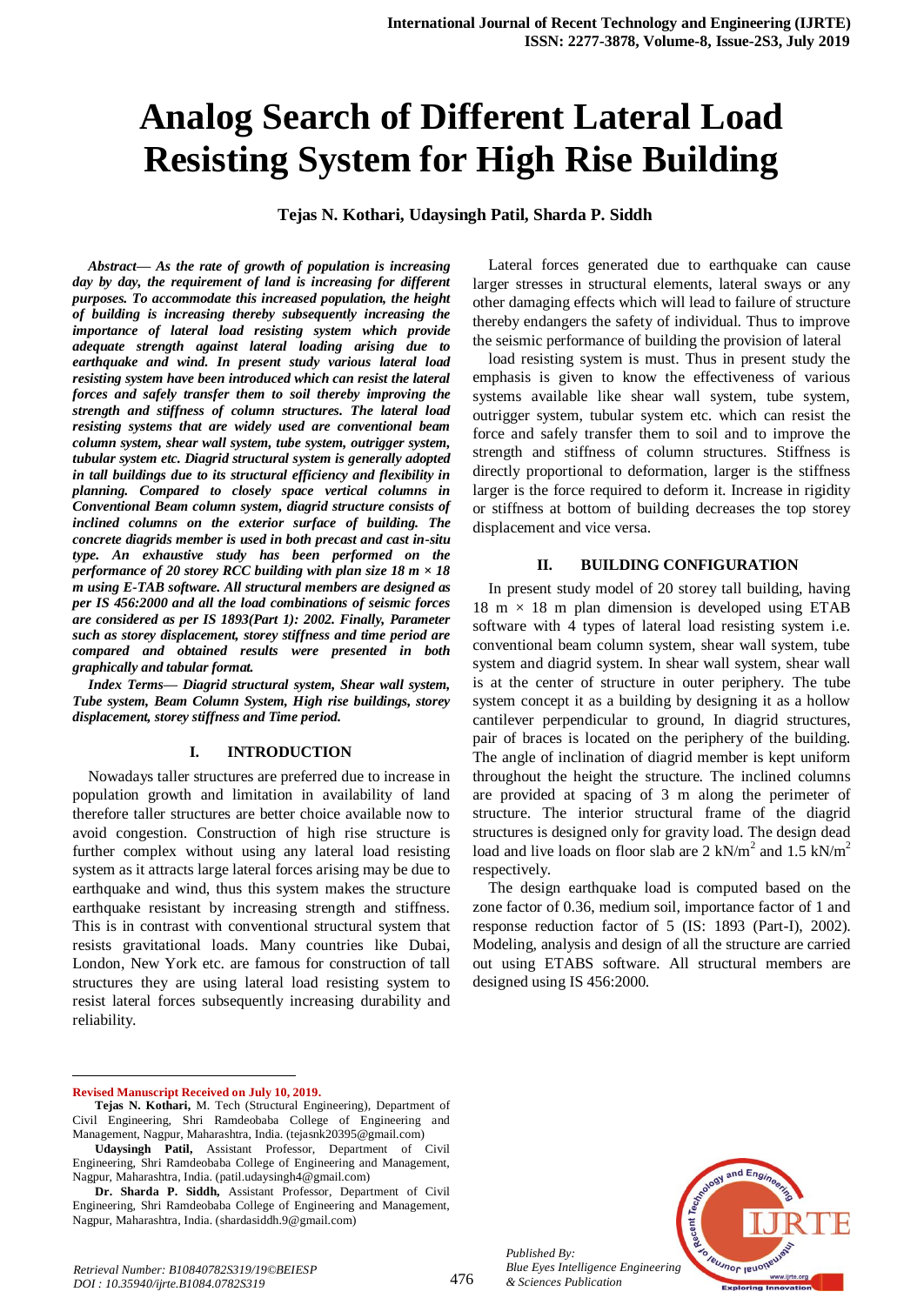# **ANALOG SEARCH OF DIFFERENT LATERAL LOAD RESISTING SYSTEM FOR HIGH RISE BUILDING**





**Figure 1: Beam Column System** 



 **Figure 2: Shear Wall System**



**Figure 3: Frame Tube System** 



*B. Elevation*



**Figure 5: Beam Column System** 



**Figure 6: Shear Wall System**



**Figure 7: Frame Tube System** 



**Figure 8: Diagrid System**



*Published By:*

*& Sciences Publication*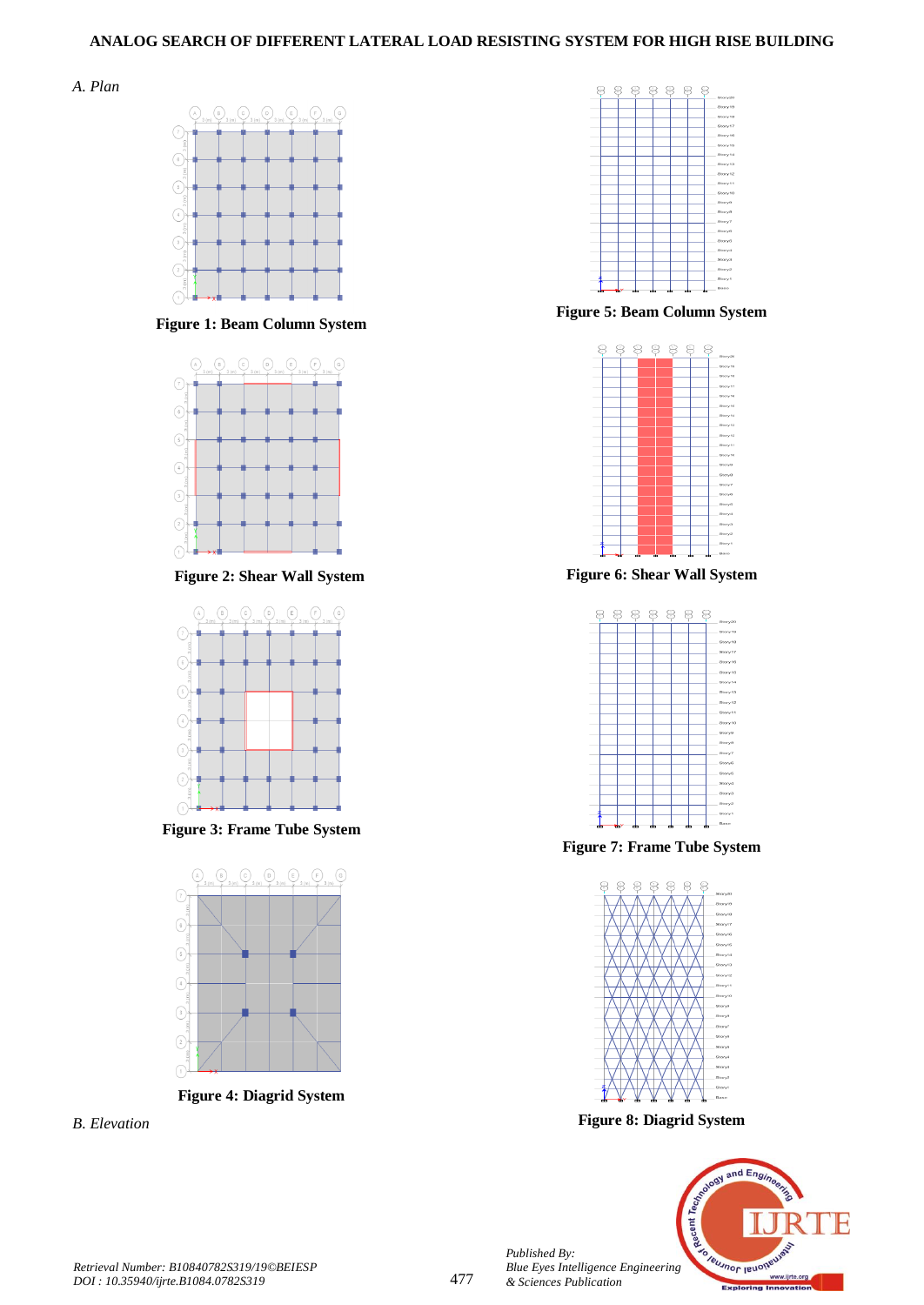*C. 3D-Model*



**Figure 9: Beam Column System** 



**Figure 10: Shear Wall System**



**Figure 11: Frame Tube System** 



**Figure 12: Diagrid System**

# **Table 1:- Member sizes for all models (All Dimension in mm)**

| System<br>S        | Beam                                                                    | Colum<br>n  | Diagr<br>id | Slab<br>Thicknes<br>S | Shear<br>wall<br>Thick<br>ness |
|--------------------|-------------------------------------------------------------------------|-------------|-------------|-----------------------|--------------------------------|
| Beam<br>Colum<br>n | 450x3<br>00                                                             | 600x60<br>0 |             | 130                   |                                |
| Shear<br>Wall      | 450x3<br>00                                                             | 600x60<br>0 |             | 130                   | 130                            |
| Tube<br>System     | 450x3<br>00                                                             | 600x60<br>0 |             | 130                   | 130                            |
| Diagrid<br>System  | $B1-$<br>650x4<br>00 B <sub>2</sub> -<br>500x3<br>00 B3-<br>450x3<br>00 | 800x80<br>0 | 500x<br>500 | 130                   |                                |

# **III. RESULTS AND DISCUSSIONS**

The comparative analysis is carried out for Conventional structural system, Shear wall system, Tube system and diagrid structural system in terms of modal Time period, Storey Displacement and Storey Stiffness.

## *A. Modal Time Period*

The time period for Conventional structure system, Shear wall system, Tube system and diagrid structure are shown in Fig. The first mode time period of Beam Column system is 2.027 seconds, for Shear wall system time period is 1.678 second, for Tube system time period is 1.494 second and for diagrid structural system time period is 1.089. It can be seen that for conventional structural system the time period is more when compared with other lateral load system. The maximum reduction in time period is 53.72% compared to beam column system which will directly affect the displacement of structure.

| <b>Table 2:- Modal Time Period</b> |  |  |
|------------------------------------|--|--|
|------------------------------------|--|--|

| Table 2:- Miodal Thile Period |                          |                         |                |                   |  |
|-------------------------------|--------------------------|-------------------------|----------------|-------------------|--|
| Mode                          | Beam<br>Column<br>System | Shear<br>Wall<br>System | Tube<br>System | Diagrid<br>System |  |
| 1                             | 2.027                    | 1.678                   | 1.494          | 1.089             |  |
| 2                             | 2.027                    | 1.678                   | 1.494          | 1.085             |  |
| 3                             | 1.837                    | 1.228                   | 1.151          | 0.568             |  |
| 4                             | 0.657                    | 0.509                   | 0.425          | 0.341             |  |
| 5                             | 0.657                    | 0.509                   | 0.425          | 0.34              |  |
| 6                             | 0.604                    | 0.375                   | 0.382          | 0.19              |  |
| 7                             | 0.371                    | 0.264                   | 0.227          | 0.185             |  |
| 8                             | 0.371                    | 0.264                   | 0.209          | 0.184             |  |
| 9                             | 0.353                    | 0.196                   | 0.209          | 0.13              |  |
| 10                            | 0.255                    | 0.167                   | 0.161          | 0.13              |  |
| 11                            | 0.255                    | 0.167                   | 0.132          | 0.115             |  |
| 12                            | 0.244                    | 0.121                   | 0.132          | 0.101             |  |

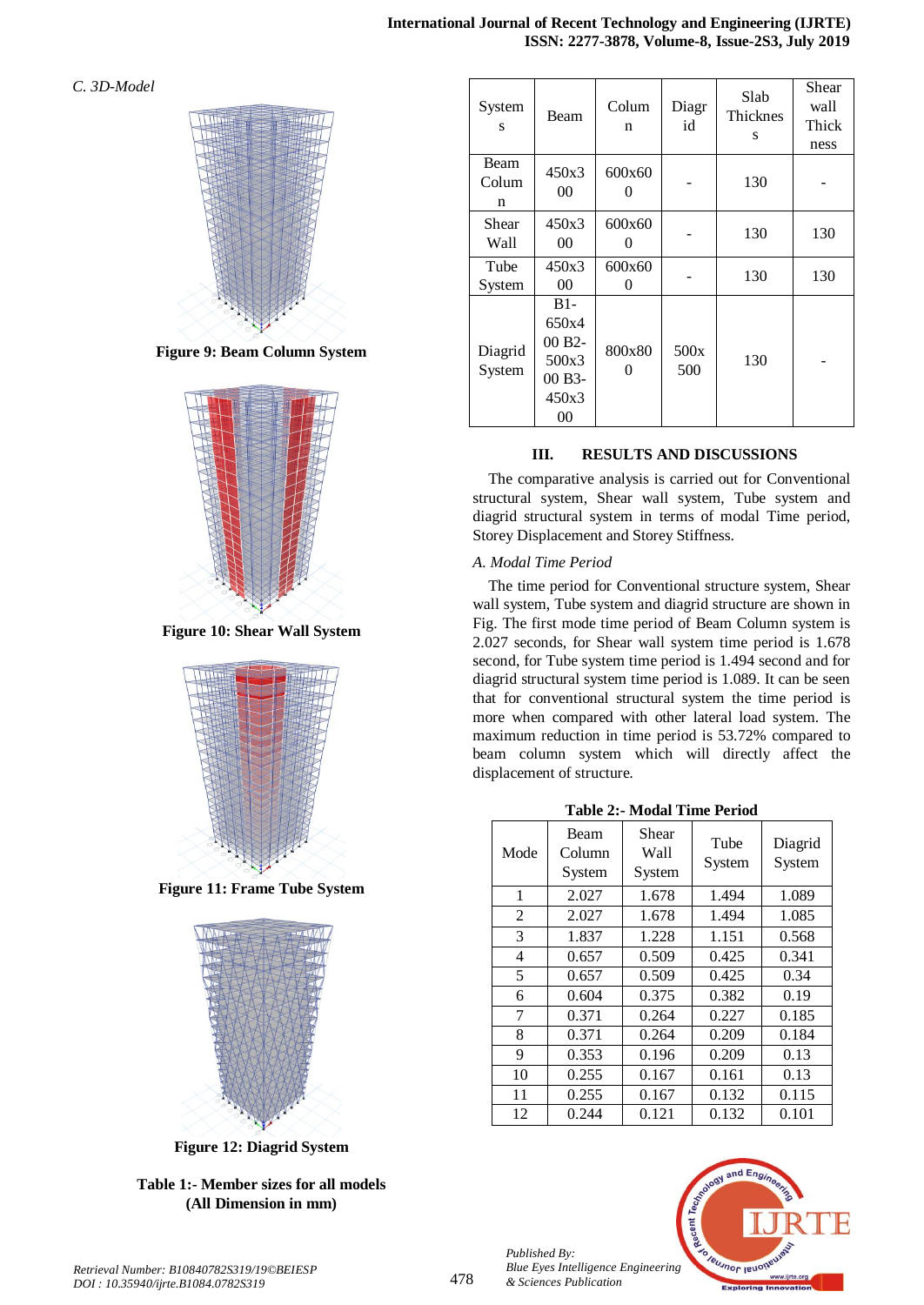

**Figure 13: Modal Time Period**

#### *B. Storey Displacment*

Storey displacement for conventional structure system, shear wall system, tube system and diagrid structure is shown in Fig.14 It is observed that displacement for conventional structure due earthquake is higher compared to all lateral system. It can be observed that amongst 3 lateral systems, diagrid system shows less displacement.

The 20<sup>th</sup> storey displacement of Beam Column system is 37.1 mm, for Shear wall system storey displacement is 32.3 mm, for Tube system storey displacement is 30.2 mm and for diagrid structural system storey displacement is 22.4 mm.

| Storey              | Beam<br>Column<br>System | Shear<br>Wall<br>System | Tube<br>System | Diagrid<br>System |
|---------------------|--------------------------|-------------------------|----------------|-------------------|
| Storey1             | $\overline{0}$           | $\overline{0}$          | $\theta$       | $\theta$          |
| Storey2             | 3.6                      | $\overline{c}$          | 1.6            | 1.8               |
| Storey3             | 6.2                      | 3.8                     | 2.9            | 3                 |
| Storey4             | 8.9                      | 5.7                     | 4.5            | 4.3               |
| Storey <sub>5</sub> | 11.4                     | 7.8                     | 6.1            | 5.6               |
| Storey6             | 13.9                     | 10                      | 7.9            | 6.8               |
| Storey7             | 16.4                     | 12.1                    | 9.7            | 8.1               |
| Storey8             | 18.7                     | 14.2                    | 11.5           | 9.5               |
| Storey9             | 20.9                     | 16.2                    | 13.4           | 10.7              |
| Storey10            | 23                       | 18.2                    | 15.2           | 12                |
| Storey11            | 25                       | 20.1                    | 17             | 13.3              |
| Storey12            | 26.9                     | 21.8                    | 18.7           | 14.5              |
| Storey13            | 28.7                     | 23.5                    | 20.4           | 15.7              |
| Storey14            | 30.4                     | 25.1                    | 22             | 16.9              |
| Storey15            | 31.9                     | 26.6                    | 23.6           | 18                |
| Storey16            | 33.3                     | 28                      | 25.1           | 19                |
| Storey17            | 34.5                     | 29.2                    | 26.5           | 20                |
| Storey18            | 35.6                     | 30.4                    | 27.8           | 20.9              |
| Storey19            | 36.4                     | 31.4                    | 29             | 21.7              |
| Storey20            | 37.1                     | 32.3                    | 30.2           | 22.4              |

**Table 3:- Storey Displacement**



**Figure 14: Storey Displacement**

## *C. Storey Stiffness*

The distribution of story Stiffness along the height for Beam Column System, Shear wall system, Tube system and diagrid structure due earthquake is shown in Fig.15. The stability of RCC-structure increases with increase in stiffness of column. It is observed that story stiffness for diagrid structure due to earthquake load is higher compared to conventional structure, shear wall system and tube system. Since stiffness is directly proportional to displacement. Due to increase in stiffness diagrid structures shows less displacement as given in table 3.

**Table 4:- Story Stiffness**

| Story       | Beam<br>Column<br>System | Shear<br>Wall<br>System | Tube<br>System | Diagrid<br>System |
|-------------|--------------------------|-------------------------|----------------|-------------------|
| Story2<br>0 | 373452.3<br>4            | 335514.<br>1            | 318790.        | 526656.3          |
| Story1<br>9 | 571710.0<br>2            | 581916.<br>8            | 573648.<br>5   | 908241.2          |
| Story1<br>8 | 652646.7<br>3            | 724678.<br>6            | 746805         | 1235631           |
| Story1<br>7 | 690190.1<br>7            | 799803.<br>5            | 855545.<br>3   | 1393332           |
| Story1<br>6 | 710463.1<br>5            | 839979.<br>3            | 924587.<br>2   | 1589717           |
| Story1<br>5 | 724043.2<br>3            | 863466.<br>7            | 971588.<br>6   | 1672432           |
| Story1<br>4 | 735148.4<br>8            | 878977.<br>7            | 100727         | 1814122           |
| Story1<br>3 | 745100.6<br>4            | 890302.<br>3            | 103769<br>7    | 1872799           |
| Story1<br>2 | 754435.4                 | 900141.<br>1            | 106742<br>6    | 1958290           |
| Story1<br>1 | 763985.8                 | 911686.<br>5            | 110133<br>2    | 2026878           |
| Story1<br>0 | 774738.6<br>9            | 927992.<br>6            | 114419         | 2180544           |
| Story9      | 787110.5                 | 950846.<br>6            | 119962<br>0    | 2260647           |